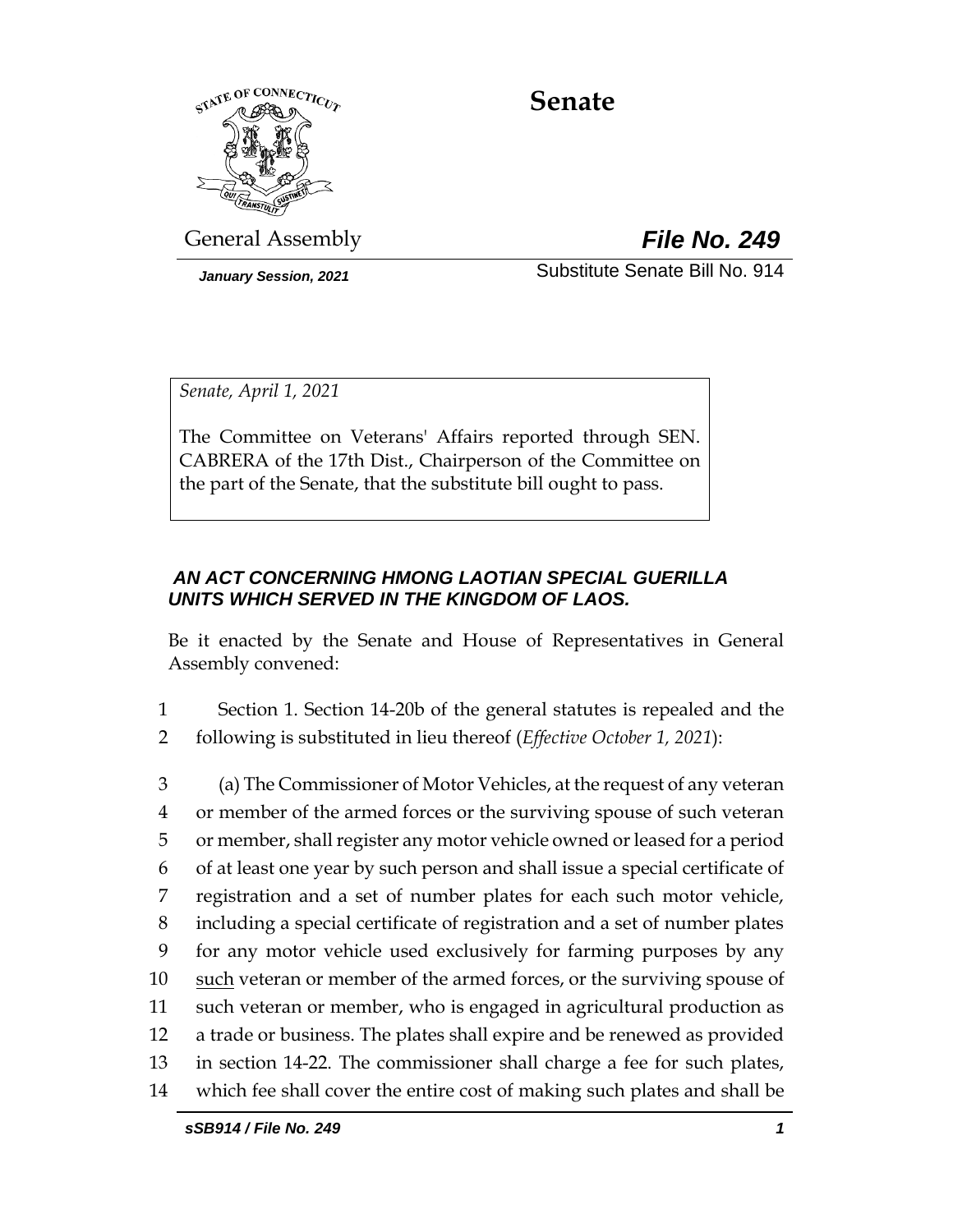in addition to the fee for registration of such motor vehicle. As used in this subsection, **[**"member of the armed forces"**]** "armed forces" has the same meaning as provided in section 27-103 and "veteran" means any person (1) honorably discharged from, or released under honorable conditions from active service in, the armed forces, or (2) with a qualifying condition, as defined in section 27-103, who has received a discharge other than bad conduct or dishonorable from active service in the armed forces.

 (b) (1) The Commissioner of Motor Vehicles, at the request of any person who was a member of the Hmong Laotian special guerilla units, which units served in the United States secret war in the Kingdom of Laos during the Vietnam War, or the surviving spouse of such person, 27 and after verification from the Department of Veterans Affairs as provided under subdivision (2) of this subsection, shall register any motor vehicle owned or leased for a period of at least one year by such person and shall issue a special certificate of registration and a set of number plates for each such motor vehicle, including a special certificate of registration and a set of number plates for any motor vehicle used exclusively for farming purposes by any such person, or the surviving spouse of such person, who is engaged in agricultural production as a trade or business. The plates shall expire and be renewed as provided in section 14-22. The commissioner shall charge a fee for such plates, which fee shall cover the entire cost of making such plates and shall be in addition to the fee for registration of such motor vehicle.

 (2) Any person who was a member of the Hmong Laotian special guerilla units, or the surviving spouse of such person, may submit a request to the Department of Veterans Affairs to be listed as a veteran, 42 based on such service, for the purpose of obtaining a special certificate of registration and a set of number plates under subdivision (1) of this subsection. Such person, or the surviving spouse of such person, shall provide to said department (A) an affidavit stating (i) when such person served, (ii) where such person served, (iii) the unit in which such person served, and (iv) the capacity in which such person served; (B) any available corroborating witness affidavits; (C) any available official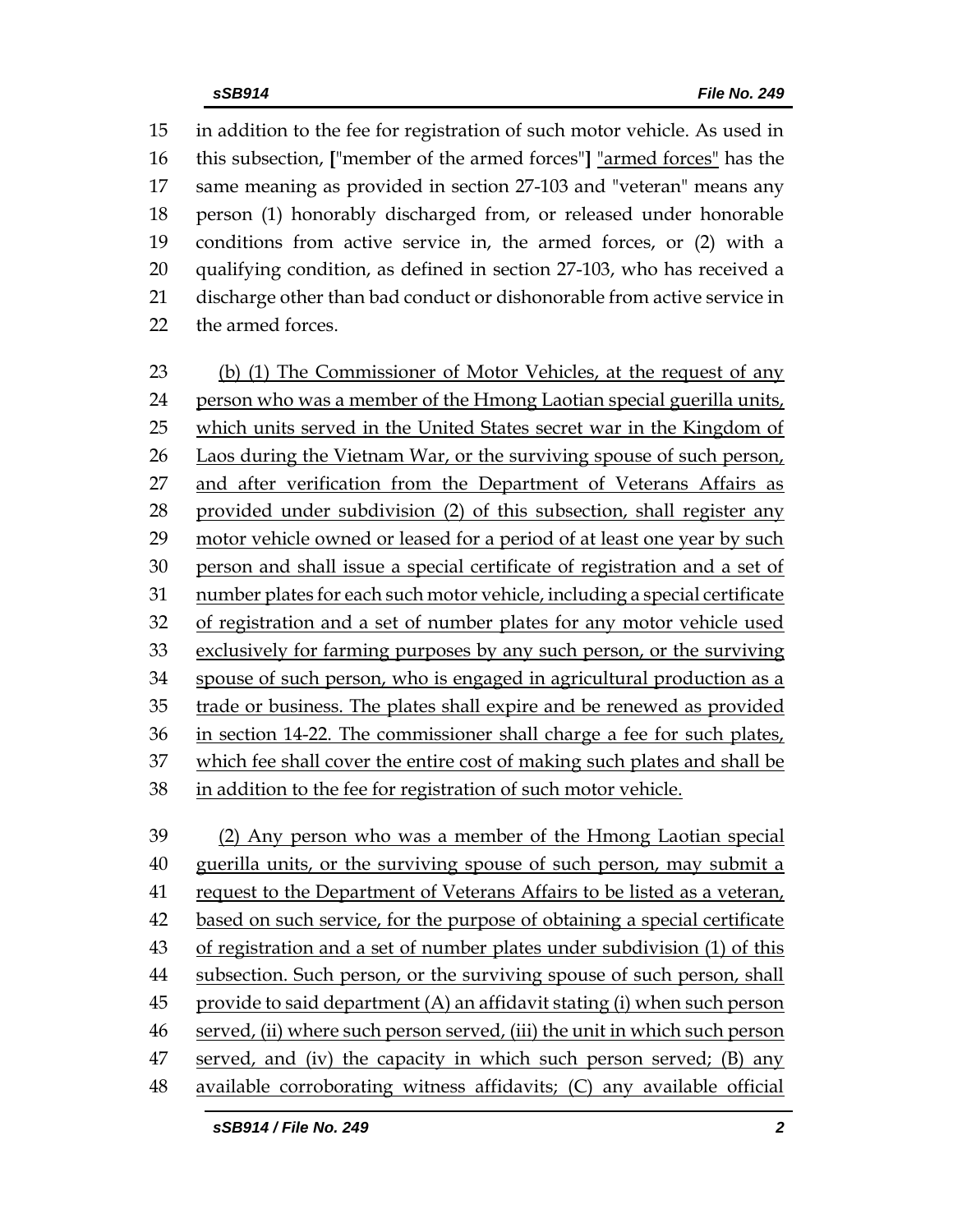documentation of service; and (D) any other documents supporting such person's or such surviving spouse's affidavit. Said department 51 shall, not later than thirty days after receipt of such request, verify whether such person was a member of the Hmong Laotian special guerilla units and, if so, notify the Commissioner of Motor Vehicles of such request and verification.

 **[**(b)**]** (c) Any such member of the armed forces who is dishonorably discharged shall return such plates to the commissioner not later than thirty days after such discharge. The commissioner shall not renew such plates for any motor vehicle owned or leased by any such member of the armed forces who is dishonorably discharged.

 Sec. 2. Section 14-36h of the general statutes is repealed and the following is substituted in lieu thereof (*Effective October 1, 2021*):

 (a) Each motor vehicle operator's license issued by the Commissioner of Motor Vehicles in accordance with section 14-36 and each identity card issued by said commissioner in accordance with section 1-1h shall contain the following: (1) The person's full legal name; (2) the person's date of birth; (3) the person's gender; (4) the person's height and eye color; (5) the person's assigned operator's license or identity card number; (6) the person's address of principal residence in this state; (7) the person's signature; (8) the person's photograph or digital image; and (9) if applicable, the person's status as a veteran, as provided in **[**subsection**]** subsections (e) and (f) of this section.

 (b) If any person does not reside in any state, territory or possession of the United States because such person is on active military duty with the United States Armed Forces, and such person's home state of record is Connecticut, as reflected in the records of the Department of Defense, Department of Homeland Security or any department under which the United States Coast Guard operates, such person may obtain a Connecticut operator's license or identity card, provided such person: (1) Does not have an operator's license or identity card issued by another state, territory or possession of the United States, or surrenders any such license or identity card; (2) has a current APO or FPO mailing address;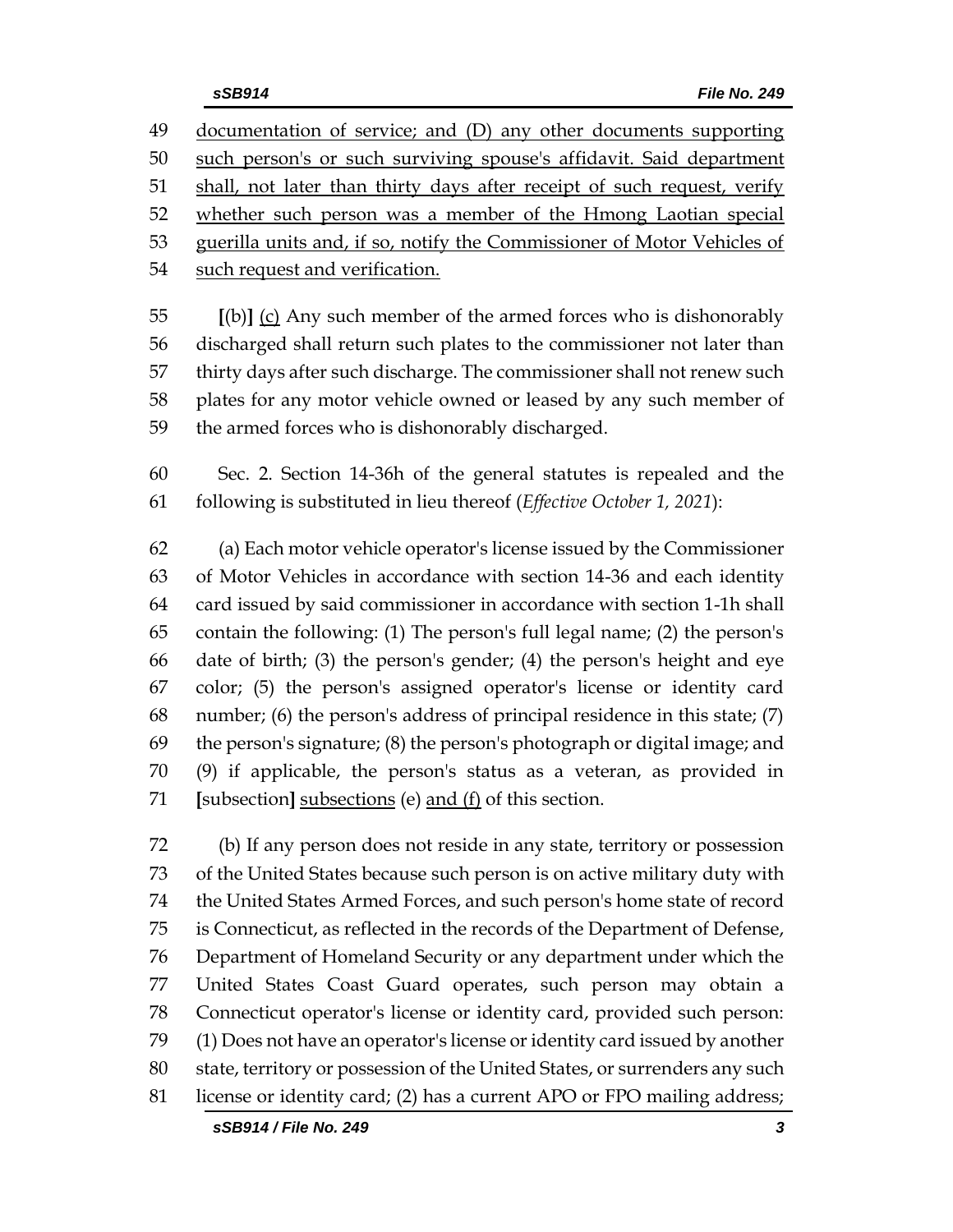(3) designates such person's home address as 60 State Street, Wethersfield, CT 06161; and (4) meets all other requirements for obtaining an operator's license or identity card in this state.

 (c) The commissioner shall provide that each such license or identity card document contains physical security features designed to prevent tampering, counterfeiting or duplication of the document.

 (d) Each such document shall also contain one or more machine- readable technology feature or component, including, but not limited to, a bar code or magnetic strip.

 (e) Any person who is a veteran may submit a request to the Department of Veterans Affairs to have his or her status as a veteran contained on his or her motor vehicle operator's license or identity card. Said department shall, not later than thirty days after receipt of such request, verify whether such person is a veteran and, if so, notify the Commissioner of Motor Vehicles of such request and verification. The Commissioner of Motor Vehicles shall indicate such person's status as a veteran on any motor vehicle operator's license or identity card issued to such person upon original issuance or renewal of a motor vehicle operator's license or identity card or upon issuance of a duplicate motor vehicle operator's license or identity card.

 (f) (1) Any person who was a member of the Hmong Laotian special guerilla units, which units served in the United States secret war in the 104 Kingdom of Laos during the Vietnam War, may submit a request to the 105 Department of Veterans Affairs to be listed as a veteran, based on such service, on his or her motor vehicle operator's license or identity card. Said department shall, not later than thirty days after receipt of such request and the documents required under subdivision (2) of this 109 subsection, verify whether such person was such a member and, if so, notify the Commissioner of Motor Vehicles of such request and verification. The Commissioner of Motor Vehicles shall indicate such person's status as a veteran on any motor vehicle operator's license or 113 identity card issued to such person upon original issuance or renewal of a motor vehicle operator's license or identity card or upon issuance of a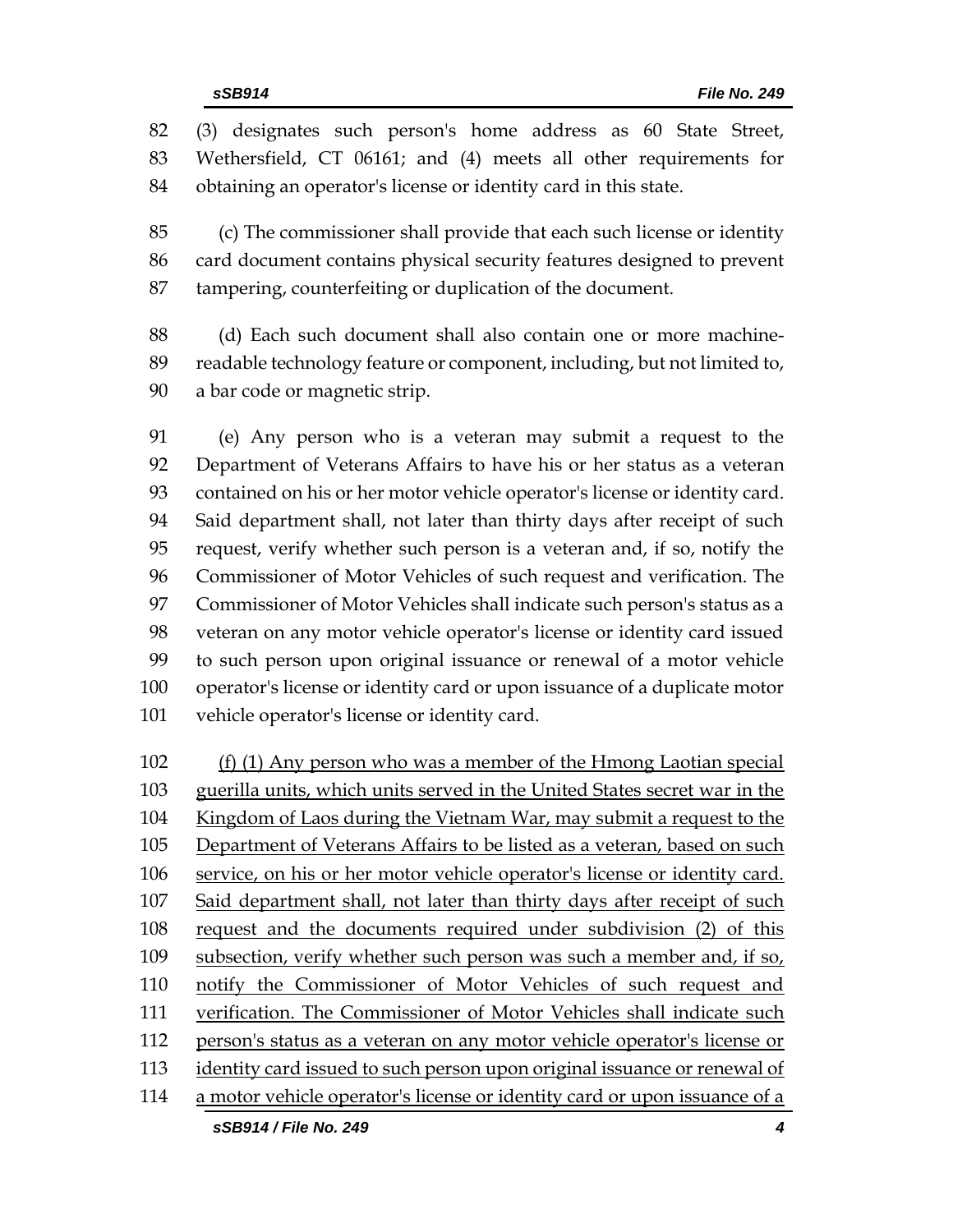## duplicate motor vehicle operator's license or identity card.

 (2) Any such person who was a member of the Hmong Laotian special guerilla units shall submit to the Department of Veterans Affairs, in addition to the request under subdivision (1) of this subsection, (A) an affidavit stating (i) when such person served, (ii) where such person served, (iii) the unit in which such person served, and (iv) the capacity in which such person served; (B) any available corroborating witness affidavits; (C) any available official documentation of service; and (D) any other documents supporting such person's affidavit.

 **[**(f)**]** (g) As used in this section: (1) "Full legal name" means the most complete version of the name that appears on a person's certificate of birth, official passport or other document or documents accepted by the Commissioner of Motor Vehicles to verify the person's identity, unless the person presents a marriage license or certificate, a certificate of civil union, a divorce decree or an order of a court of competent jurisdiction pertaining to a permanent change of the person's name; and (2) "veteran" means (A) any person honorably discharged from, or released under honorable conditions from active service in, the armed forces, as defined in section 27-103, (B) any former member of the armed forces who is entitled to retirement pay under 10 USC Chapter 1223, as amended from time to time, or, but for age, would be so entitled, or (C) any person with a qualifying condition, as defined in section 27-103, who has received a discharge other than bad conduct or dishonorable 138 from active service in the armed forces.

 Sec. 3. Section 27-118 of the general statutes is repealed and the following is substituted in lieu thereof (*Effective October 1, 2021*):

 (a) When any veteran or member, as defined in subsection (e) of this 142 section, dies, not having sufficient estate to pay the necessary expenses of the veteran's or member's last sickness and burial, as determined by the commissioner after consultation with the probate court for the 145 district in which the veteran or member resided, the state shall pay the sum of one thousand eight hundred dollars toward such funeral expenses, and the burial shall be in some cemetery or plot not used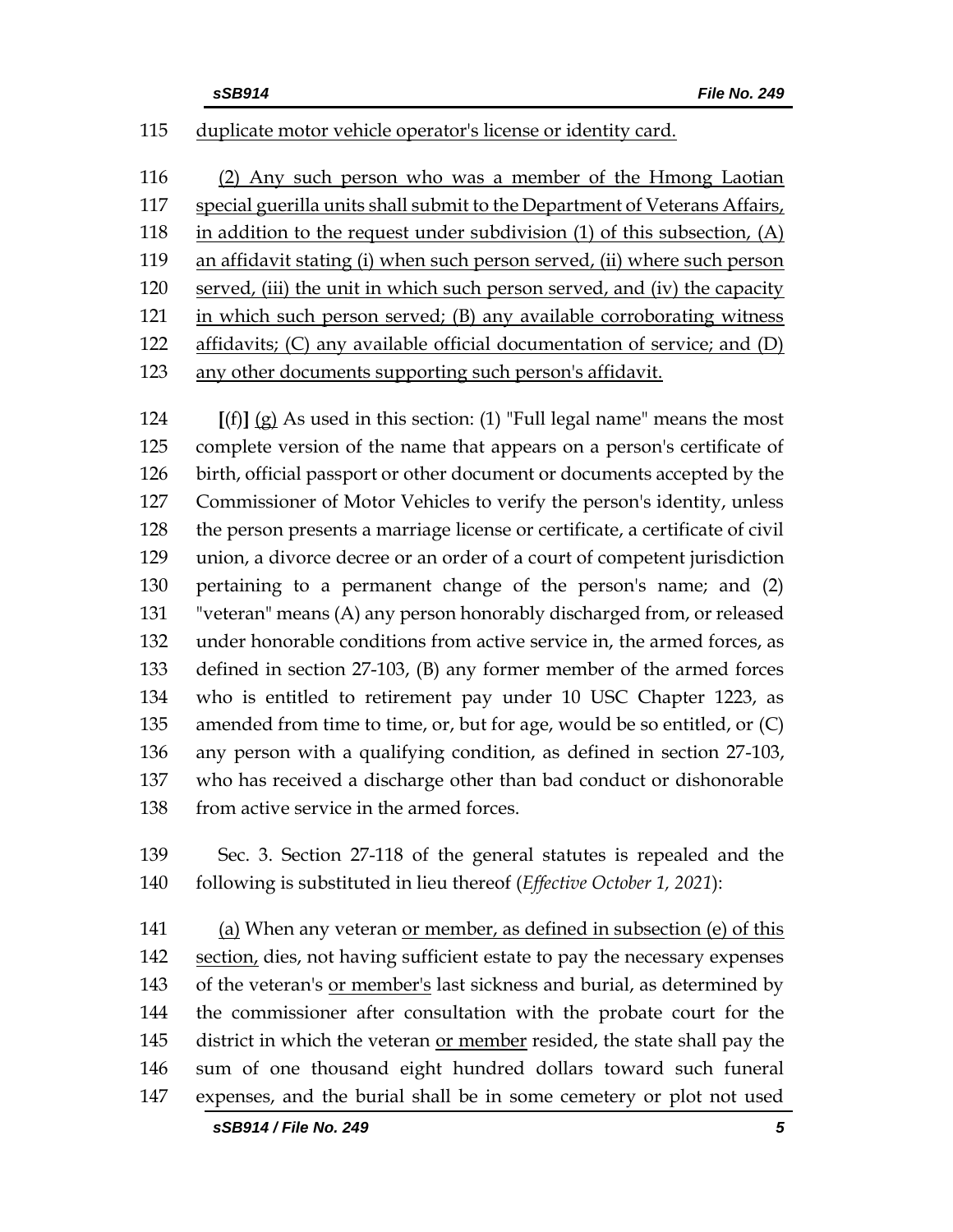exclusively for the burial of the pauper dead, and the same amount shall be paid if the body is cremated, but no amount shall be paid for the expenses for burial or cremation unless claim therefor is made within one year from the date of death, except that in cases of death occurring abroad, such claim may be made within one year after the remains of such veteran or member have been interred in this country. No provision of this section shall prevent the payment of the sum above named for the burial of any person, otherwise entitled to the same, on account of such burial being made outside the limits of this state.

157 (b) Upon satisfactory proof by the person who has paid or provided for the funeral or burial expense to the commissioner of the identity of the deceased veteran, the time and place of the deceased's death and burial and the approval thereof by the commissioner, **[**said**]** the sum of one thousand eight hundred dollars shall be paid by the Comptroller to the person who has paid the funeral or burial expense or, upon assignment by such person, to the funeral director who has provided the funeral.

 (c) (1) Upon satisfactory proof by the person who has paid or provided for the funeral or burial expense to the commissioner of the 167 identity of the deceased member, the time and place of the deceased member's death and burial and the approval thereof by the commissioner, the sum of one thousand eight hundred dollars shall be paid by the Comptroller to the person who has paid the funeral or burial 171 expense, or upon assignment by such person, to the funeral director who has provided the funeral.

 (2) The person who has paid or provided for the funeral or burial expense shall provide to the commissioner (A) an affidavit stating (i) 175 when the deceased member served, (ii) where the deceased member 176 served, (iii) the unit in which the deceased member served, and (iv) the capacity in which the deceased member served; (B) any available corroborating witness affidavits; (C) any available official documentation of service; and (D) any other documents supporting the affidavit.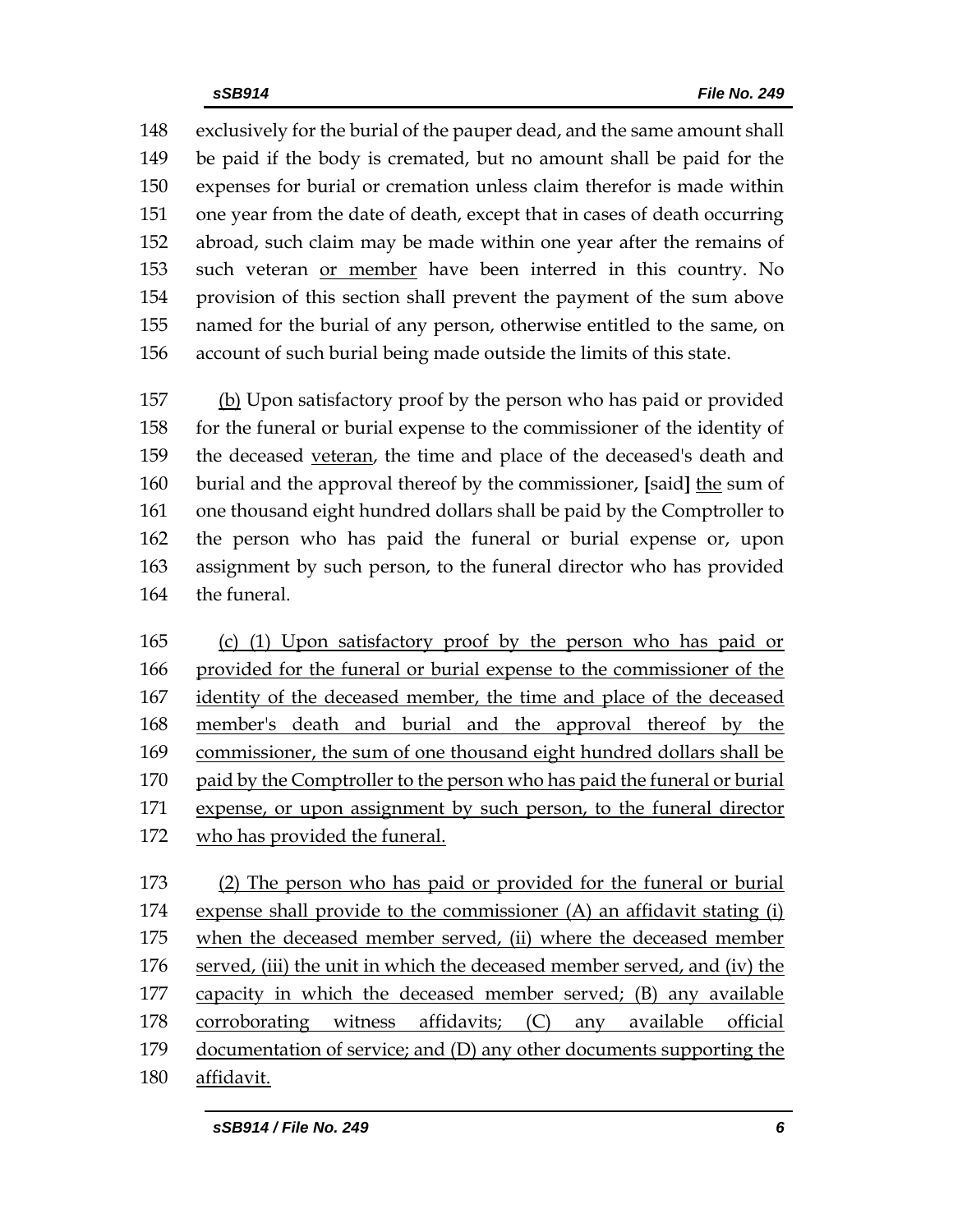(d) Whenever the Comptroller has lawfully paid any sum toward the expenses of the burial of any deceased veteran or member and it afterwards appears that the deceased left any estate, the Comptroller may present a claim on behalf of the state against the estate of such 185 deceased veteran or member for the sum so paid, and the claim shall be a preferred claim against such estate and shall be paid to the Treasurer of the state. The commissioner, upon the advice of the Attorney General, may make application for administration upon the estate of any such deceased veteran or member if no other person authorized by law makes such application within sixty days after such payment has been made by the Comptroller.

 (e) As used in this section, (1) "veteran" means any person **[**(1)**]** (A) honorably discharged from, or released under honorable conditions from active service in, the armed forces, as defined in section 27-103, or **[**(2)**]** (B) with a qualifying condition, as defined in said section, who has received a discharge other than bad conduct or dishonorable from active service in the armed forces, and (2) "member" means any person who served in the Hmong Laotian special guerilla units, which units served in the United States secret war in the Kingdom of Laos during the Vietnam War.

 Sec. 4. Section 27-122b of the general statutes is repealed and the following is substituted in lieu thereof (*Effective October 1, 2021*):

 (a) As used in this section, "veteran" means any person (1) honorably discharged from, or released under honorable conditions from, active service in the United States Army, Navy, Marine Corps, Air Force or Coast Guard or any women's auxiliary branch thereof, organized pursuant to an Act of Congress; (2) who has completed at least twenty years of qualifying service, as described in and computed under 10 USC Chapter 1223, as amended from time to time, in the Connecticut National Guard; or (3) who was killed in action, or who died as a result of accident or illness sustained while performing active service, in the United States Army, Navy, Marine Corps, Air Force or Coast Guard or any women's auxiliary branch thereof, organized pursuant to an Act of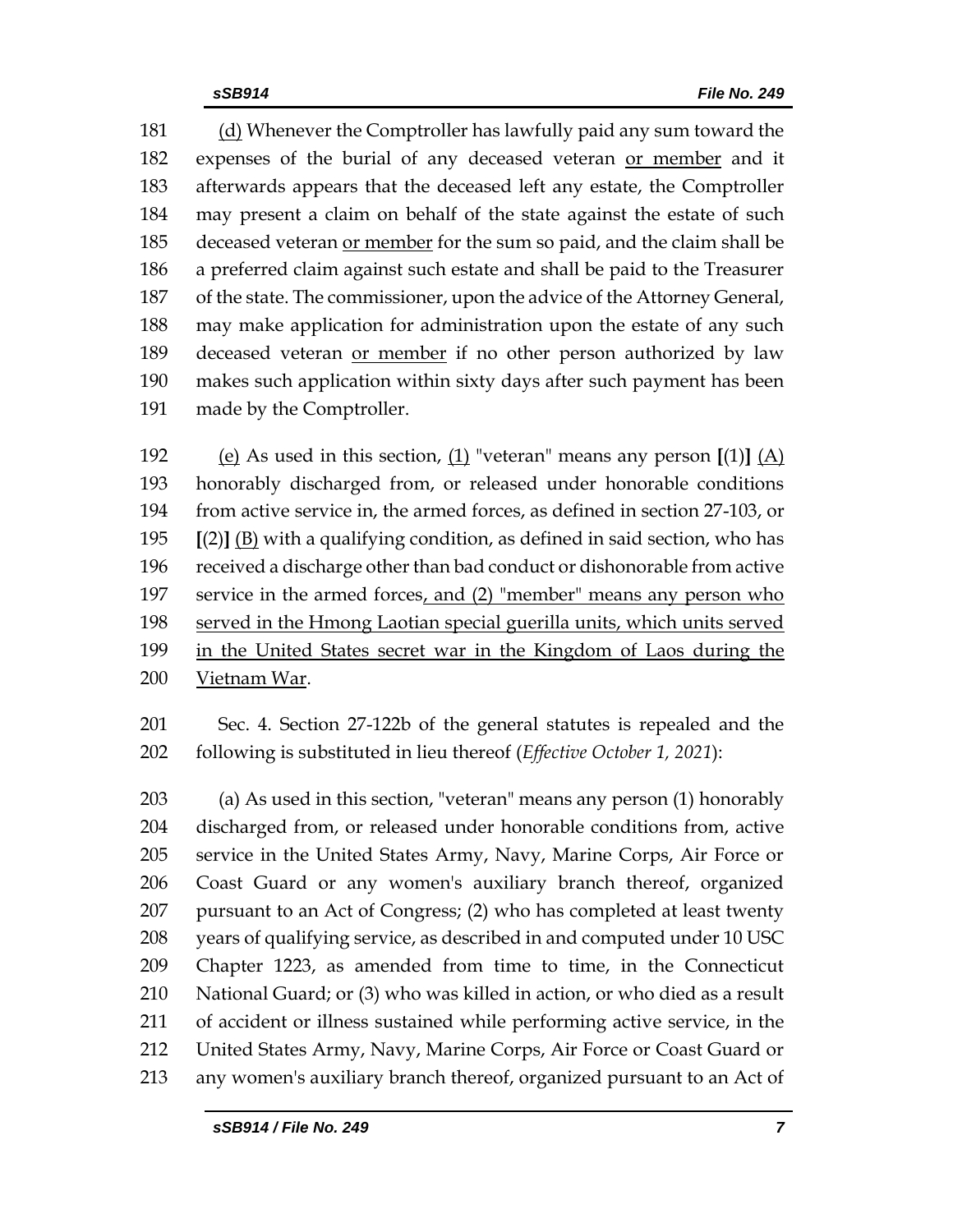Congress, or in the Connecticut National Guard.

 (b) (1) Any veteran may, by letter or other communication addressed to the commissioner, or by will, request that upon his or her death his or her body be buried in a veterans' cemetery established pursuant to section 27-122a, or (2) the spouse or other next of kin may apply to the commissioner to have the body of such veteran buried in said veterans' cemetery, and in either case such request shall be granted.

 (c) (1) Any member or former member of the armed forces, as defined in subsection (a) of section 27-103, who is a resident of this state and is entitled to retirement pay under 10 USC Chapter 1223, as amended from time to time, or would have been entitled to retirement pay under said chapter, but for the fact that the person is under sixty years of age, may 226 by letter or other communication addressed to the commissioner, or by will, request that his or her body will be buried in said veterans' cemetery, or (2) the spouse or other next of kin may apply to the commissioner to have the body of such member or former member buried in said veterans' cemetery, and, in either case, such request shall be granted.

 (d) (1) (A) Any person who served in the Hmong Laotian special 233 guerilla units, which units served in the United States secret war in the Kingdom of Laos during the Vietnam War, may, by letter or other communication addressed to the commissioner, or by will, request that upon his or her death his or her body be buried in a veterans' cemetery established pursuant to section 27-122a, or (B) the spouse or other next of kin may apply to the commissioner to have the body of such person buried in said veterans' cemetery, and in either case such request shall be granted.

 (2) Such person who served in the Hmong Laotian special guerilla units, or the spouse or next of kin of such person, shall provide to the commissioner (A) an affidavit stating (i) when the person served, (ii) where the person served, (iii) the unit in which the person served, and (iv) the capacity in which the person served; (B) any available corroborating witness affidavits; (C) any available official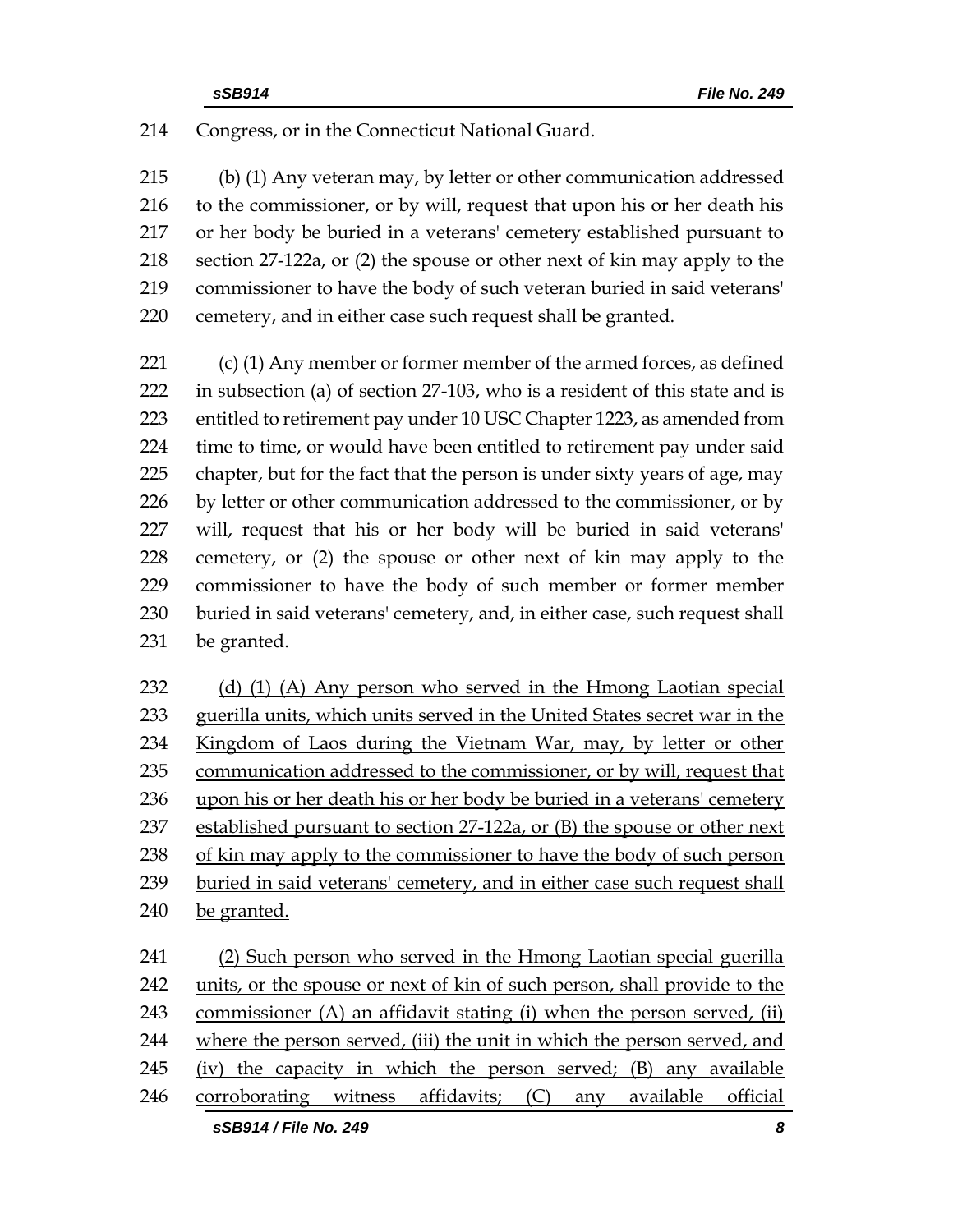| 247 | documentation of service; and (D) any other documents supporting the        |
|-----|-----------------------------------------------------------------------------|
| 248 | affidavit.                                                                  |
|     |                                                                             |
| 249 | [(d)] (e) The spouse of any veteran, or the spouse of any person who        |
| 250 | served in the Hmong Laotian special guerilla units described in             |
| 251 | subsection (d) of this section, shall, upon similar request or application  |
| 252 | made to the commissioner, be buried in said veterans' cemetery              |
| 253 | provided only one such request or application shall be granted.             |
| 254 | [(e)] (f) The commissioner shall designate an area in said veterans'        |
| 255 | cemetery for veterans and any persons who served in the Hmong               |
| 256 | Laotian special guerilla units described in subsection (d) of this section  |
| 257 | who, for religious reasons, require burial in a consecrated area.           |
| 258 |                                                                             |
|     | Sec. 5. (NEW) (Effective October 1, 2021) (a) The Commissioner of           |
| 259 | Veterans Affairs, in consultation with the Adjutant General, shall award    |
| 260 | a ribbon and medal to each member who is a resident of this state and       |
| 261 | who provides to the Department of Veterans Affairs (1) an affidavit         |
| 262 | stating (A) when such person served, $(B)$ where such person served, $(C)$  |
| 263 | the unit in which such person served, and (D) the capacity in which such    |
| 264 | person served; (2) any available corroborating witness affidavits; (3) any  |
| 265 | available official documentation of service; and (4) any other documents    |
| 266 | supporting such person's affidavit. As used in this section, "member"       |
| 267 | means a person who served in the Hmong Laotian special guerilla units,      |
| 268 | which units served in the United States secret war in the Kingdom of        |
| 269 | Laos during the Vietnam War.                                                |
| 270 | (b) The commissioner, in consultation with the Adjutant General,            |
| 271 | shall adopt regulations, in accordance with the provisions of chapter 54    |
| 272 | of the general statutes, setting forth the process for designing the ribbon |
| 273 | and medal, identifying such members under this section and                  |
| 274 | establishing procedures for distributing the ribbon and medal to each       |
| 275 | such member.                                                                |

 (c) The cost of the ribbons and medals shall be paid from the funds appropriated to the military assistance account within the Military Department. Within existing budgetary resources, awards under this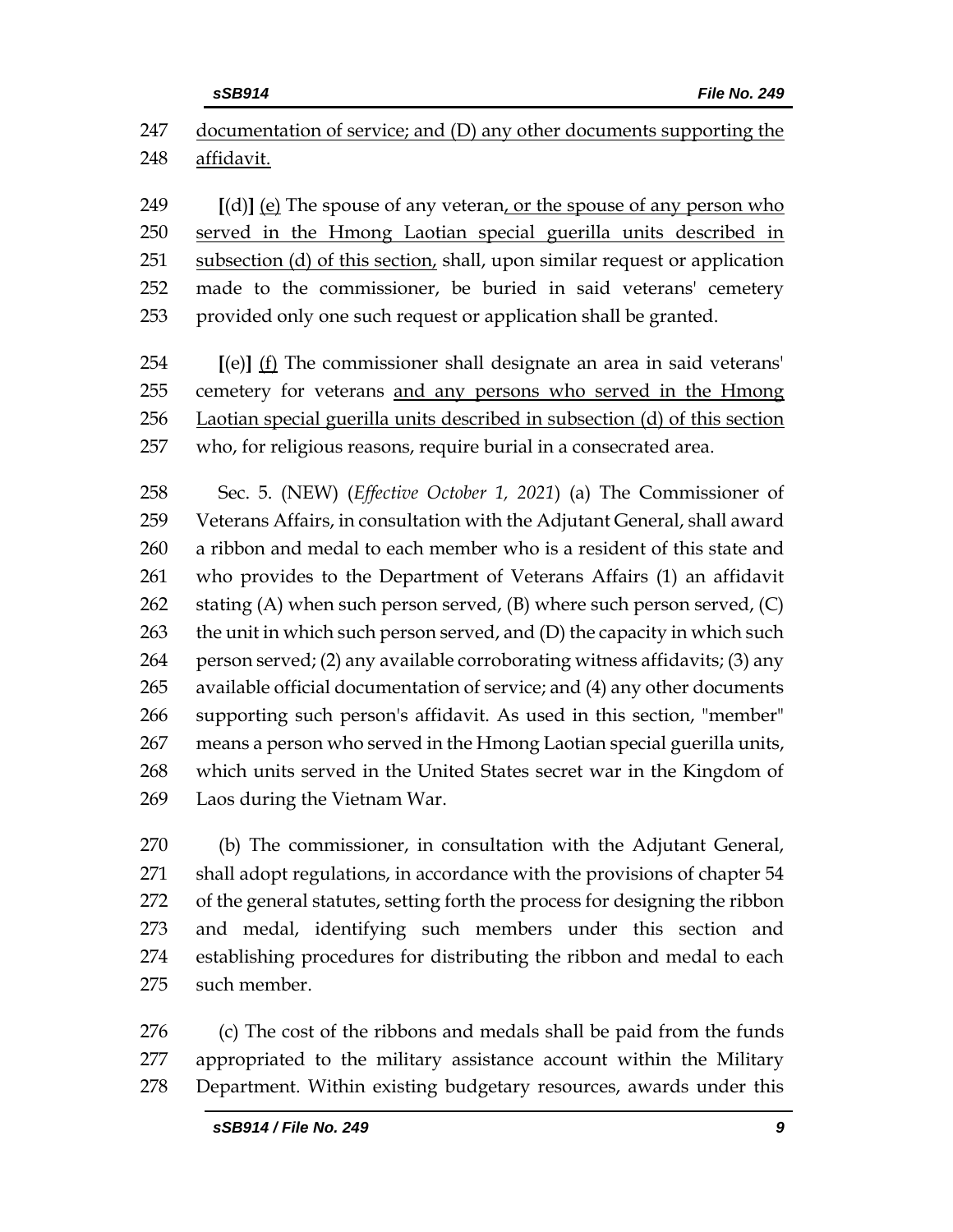279 section may be made posthumously to any deceased member.

This act shall take effect as follows and shall amend the following sections:

| Section 1 | October 1, 2021 | $14 - 20b$  |
|-----------|-----------------|-------------|
| Sec. 2    | October 1, 2021 | 14-36h      |
| Sec. 3    | October 1, 2021 | 27-118      |
| Sec. 4    | October 1, 2021 | 27-122b     |
| Sec. 5    | October 1, 2021 | New section |

# *Statement of Legislative Commissioners:*

In Section  $1(b)(1)$ , "set forth in" was changed to "provided under" for consistency with standard drafting conventions, and in Section 1 (b)(2), "set forth in" was changed to "under" for consistency with standard drafting conventions.

*VA Joint Favorable Subst. -LCO*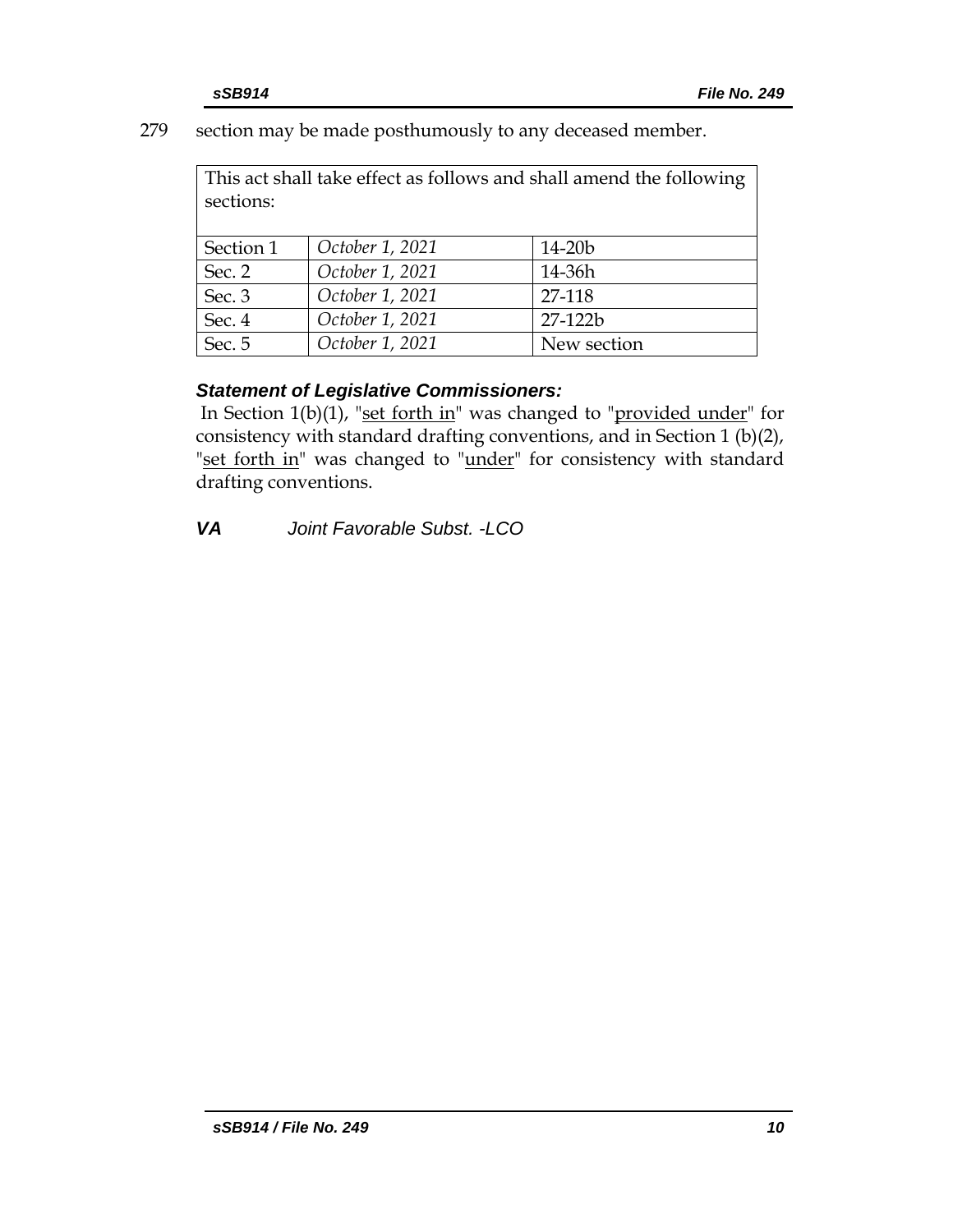*The following Fiscal Impact Statement and Bill Analysis are prepared for the benefit of the members of the General Assembly, solely for purposes of information, summarization and explanation and do not represent the intent of the General Assembly or either chamber thereof for any purpose. In general,*  fiscal impacts are based upon a variety of informational sources, including the analyst's professional *knowledge. Whenever applicable, agency data is consulted as part of the analysis, however final products do not necessarily reflect an assessment from any specific department.*

# *OFA Fiscal Note*

#### *State Impact:*

| <b>Agency Affected</b>          | <b>Fund-Effect</b> | FY 22 \$  | FY 23 \$    |
|---------------------------------|--------------------|-----------|-------------|
| Department of Veterans' Affairs | GF - Potential     | See Below | See Below   |
|                                 | Cost               |           |             |
| Department of Veterans' Affairs | Institutional      | See Below | See Below   |
|                                 | General Welfare    |           |             |
|                                 | Fund - Potential   |           |             |
|                                 | Cost               |           |             |
| Military Dept.                  | GF - Cost          | $Up$ to   | <b>None</b> |
|                                 |                    | 20,000    |             |

Note: GF=General Fund

#### *Municipal Impact:* None

#### *Explanation*

The bill expands eligibility for certain veterans benefits to members of the Hmong Laotian special guerilla units that served in the Kingdom of Laos during the Vietnam war and surviving spouses. According to the Department of Veterans Affairs (DVA), there are currently approximately 60 members of these special guerilla units in Connecticut.

**Sections 1 and 2** expand eligibility for veteran-status license plates, driver's licenses and identity cards. These sections result in no fiscal impact because the requisite fees cover the cost.

**Section 3** results in a potential cost of \$1,800 per veteran for the payment of funeral expenses for certain eligible veterans paid for out of the General Fund. The annual impact will depend on how many individuals are served beginning in FY 22.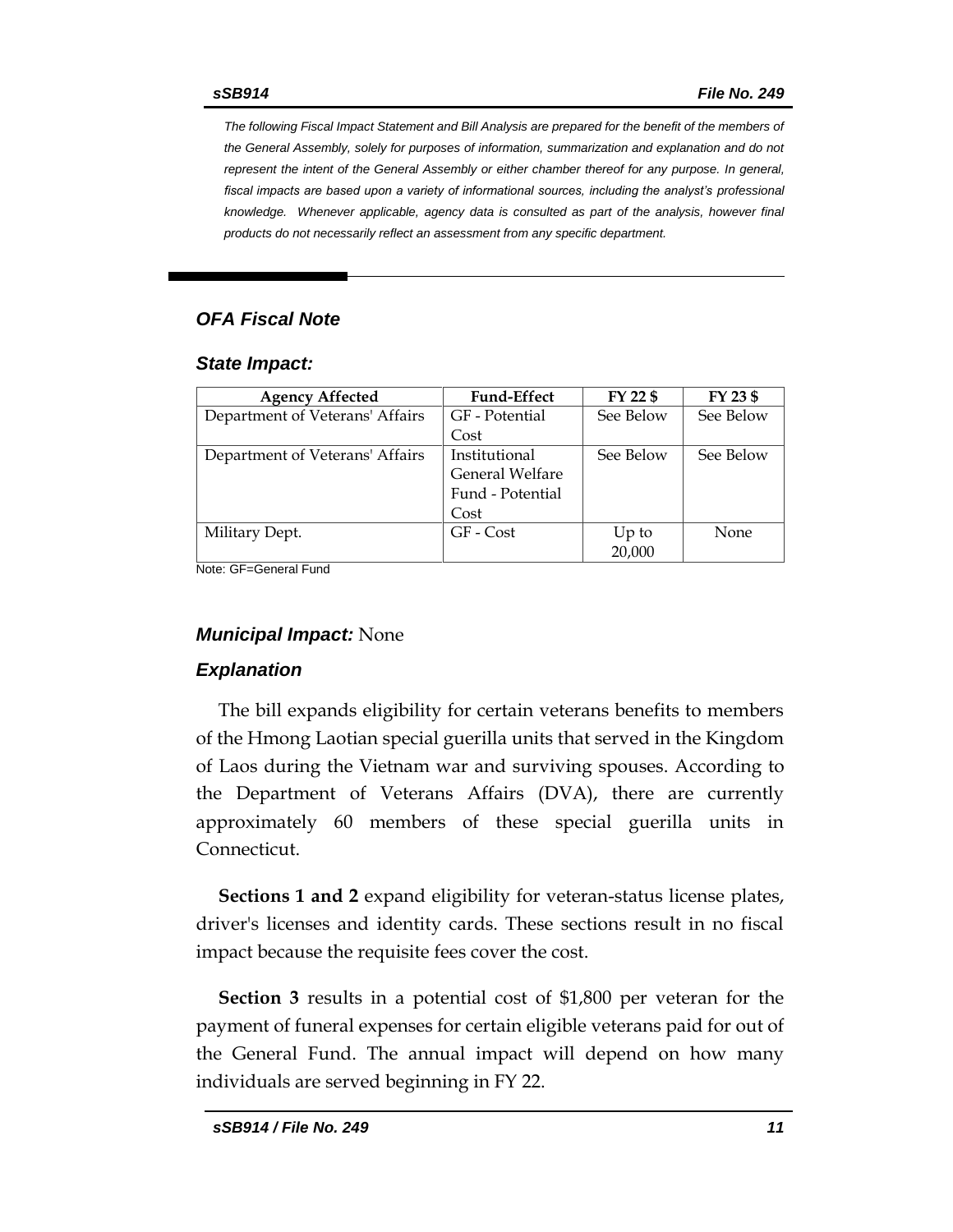**Section 4** results in a potential cost of \$1,750 to \$3,025 per veteran for the payment of burial expenses for the State Veterans' Cemetery paid for out of the Institutional General Welfare Fund. The annual impact will depend on how many individuals are served beginning in FY 22.

**Section 5** requires ribbons and medals to be awarded to members of the Hmong Laotian special guerilla units resulting in a cost of up to \$20,000 to the Military Department in FY 22. The cost includes medal and ribbon design and manufacturing.

## *The Out Years*

The annualized ongoing fiscal impact identified above would continue into the future depending on the number of eligible veterans.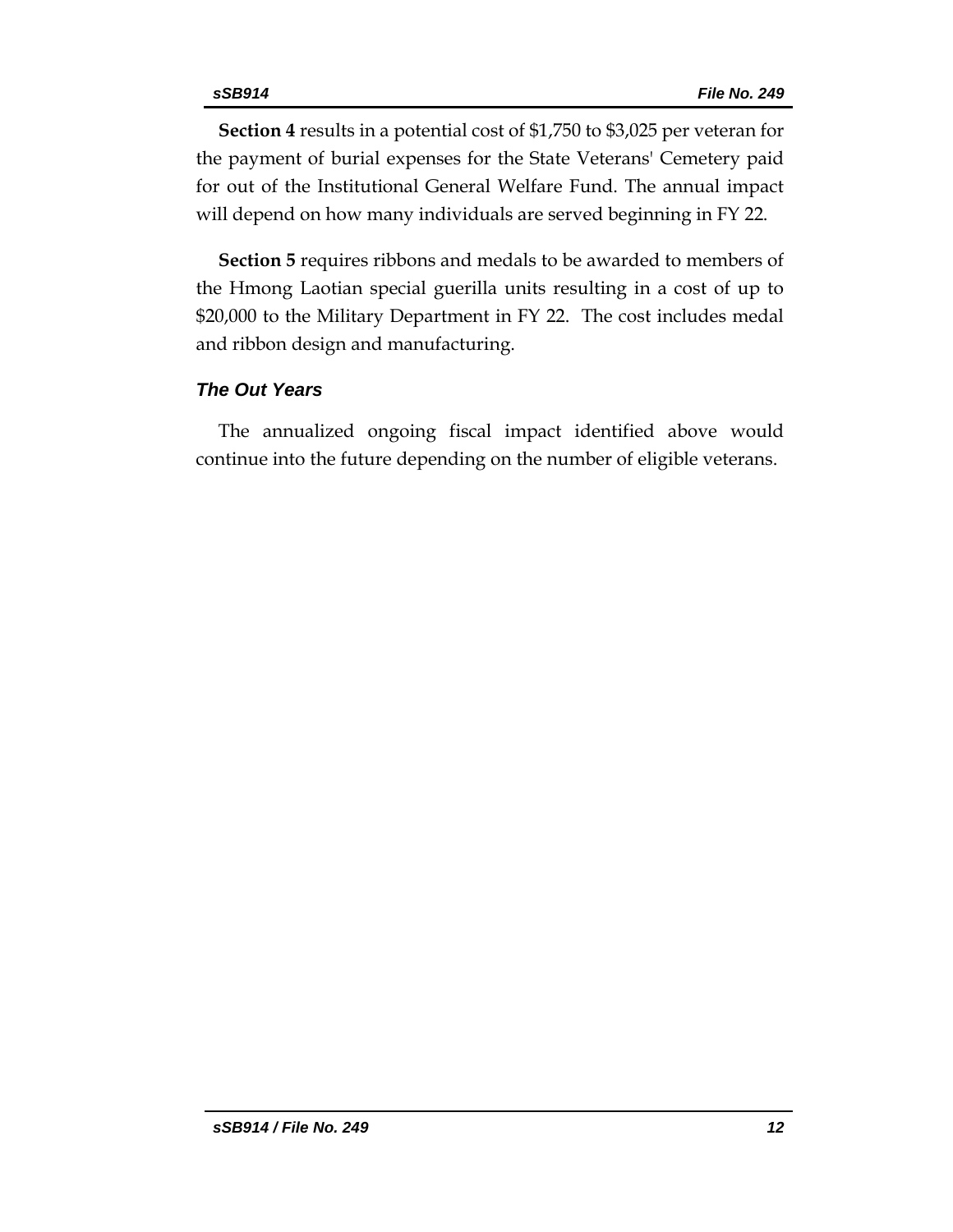# **OLR Bill Analysis sSB 914**

## *AN ACT CONCERNING HMONG LAOTIAN SPECIAL GUERILLA UNITS WHICH SERVED IN THE KINGDOM OF LAOS.*

## **SUMMARY**

This bill extends eligibility for certain veterans benefits to members of the Hmong Laotian special guerilla units that served during the Vietnam war in the U.S. secret war in the Kingdom of Laos. Specifically, the bill extends the following benefits to these individuals:

- 1. veterans license plates, including for vehicles used exclusively for farming (§ 1);
- 2. veterans status on a driver's license or identity card (§ 2);
- 3. \$1,800 toward funeral expenses or cremation for certain indigent veterans (§ 3); and
- 4. veterans ribbon and medal (§ 5).

The bill also allows these Hmong veterans to be buried in a veterans cemetery, which conforms with existing federal law and Department of Veterans Affairs policy (§ 4) (see BACKGROUND).

Under the bill, to claim these benefits, the member (or other applicant, as applicable) must submit a request to the Department of Veterans Affairs and provide the department with (1) an affidavit stating when and where the member served and the unit and capacity in which they served; (2) corroborating witness affidavits, if available; (3) any available official service documentation; and (5) any other supporting documents.

EFFECTIVE DATE: October 1, 2021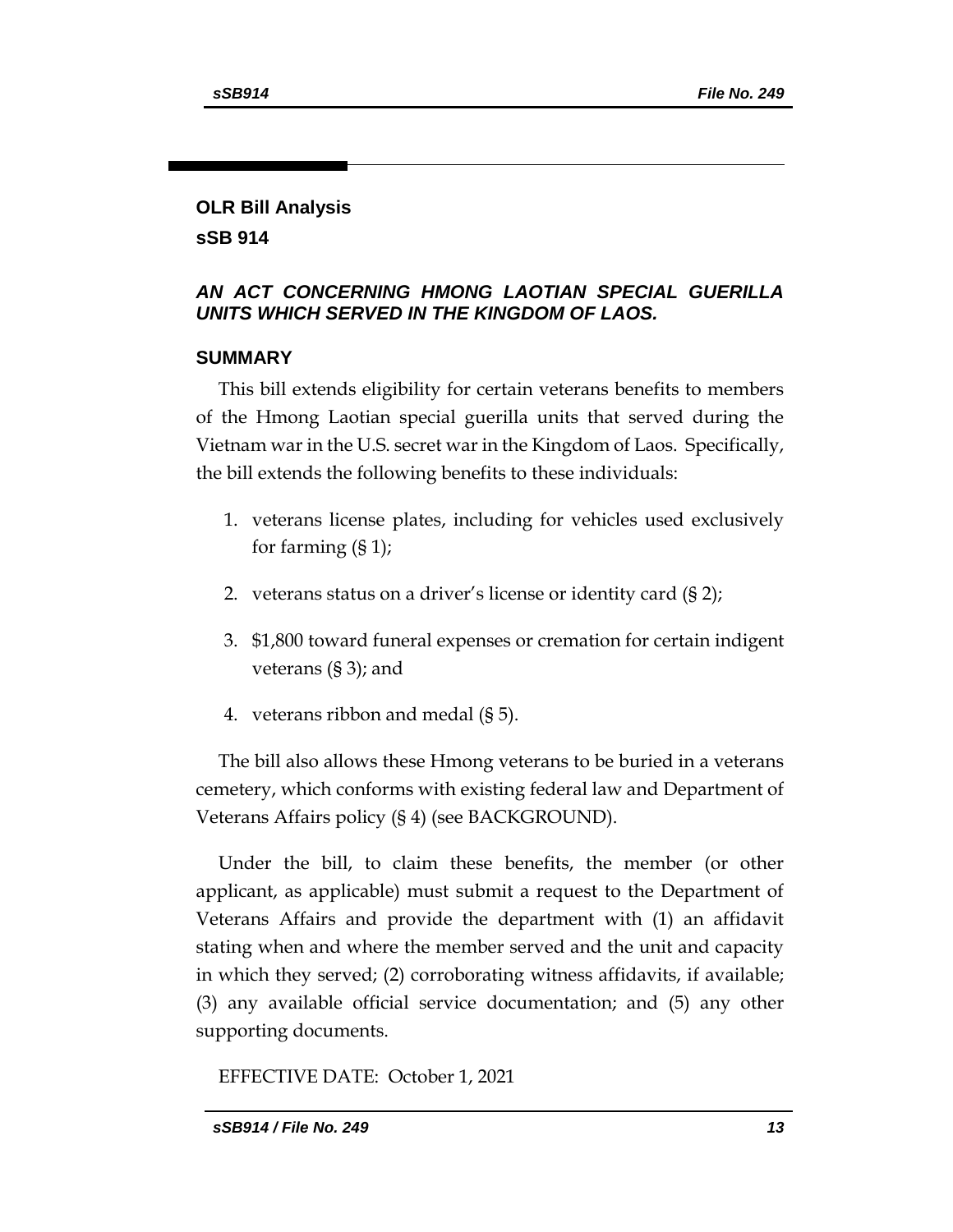#### **VETERANS LICENSE PLATES**

The law allows qualifying veterans, armed forces members, or their surviving spouses to request a special registration certificate and veterans license plates for any motor vehicle they own or have leased for at least one year, including any motor vehicle they use exclusively for farming if they engage in agricultural production as a trade or profession (CGS § 14-20b). The bill, additionally, allows Hmong Laotian special guerilla unit members or their surviving spouses to request the special registration and plates by (1) submitting a request to the Department of Veterans Affairs to be listed as a veteran based on such service for purposes of this benefit and (2) providing the required documentation described above.

The department must, within 30 days of receiving the request, verify whether the person was a Hmong Laotian special guerilla unit member and, if so, notify the Department of Motor Vehicles (DMV) commissioner of the request and verification.

As under current law, the DMV commissioner must charge a fee that covers the cost of making the plates, in addition to the motor vehicle registration fee.

## **VETERANS STATUS ON DRIVER'S LICENSE OR IDENTITY CARD**

Existing law requires the DMV commissioner to include a person's status as a veteran on his or her driver's license or identity card. Qualifying veterans must submit a request to the Department of Veterans Affairs, which must verify the veteran's status to the DMV commissioner.

The bill allows Hmong Laotian special guerilla unit members to also request this status on their licenses or identity cards by submitting a request to the Department of Veterans Affairs and providing the required documentation. The department must, within 30 days of receiving the request, verify whether the person was a Hmong Laotian special guerilla unit member and, if so, notify the DMV commissioner of the request and verification.